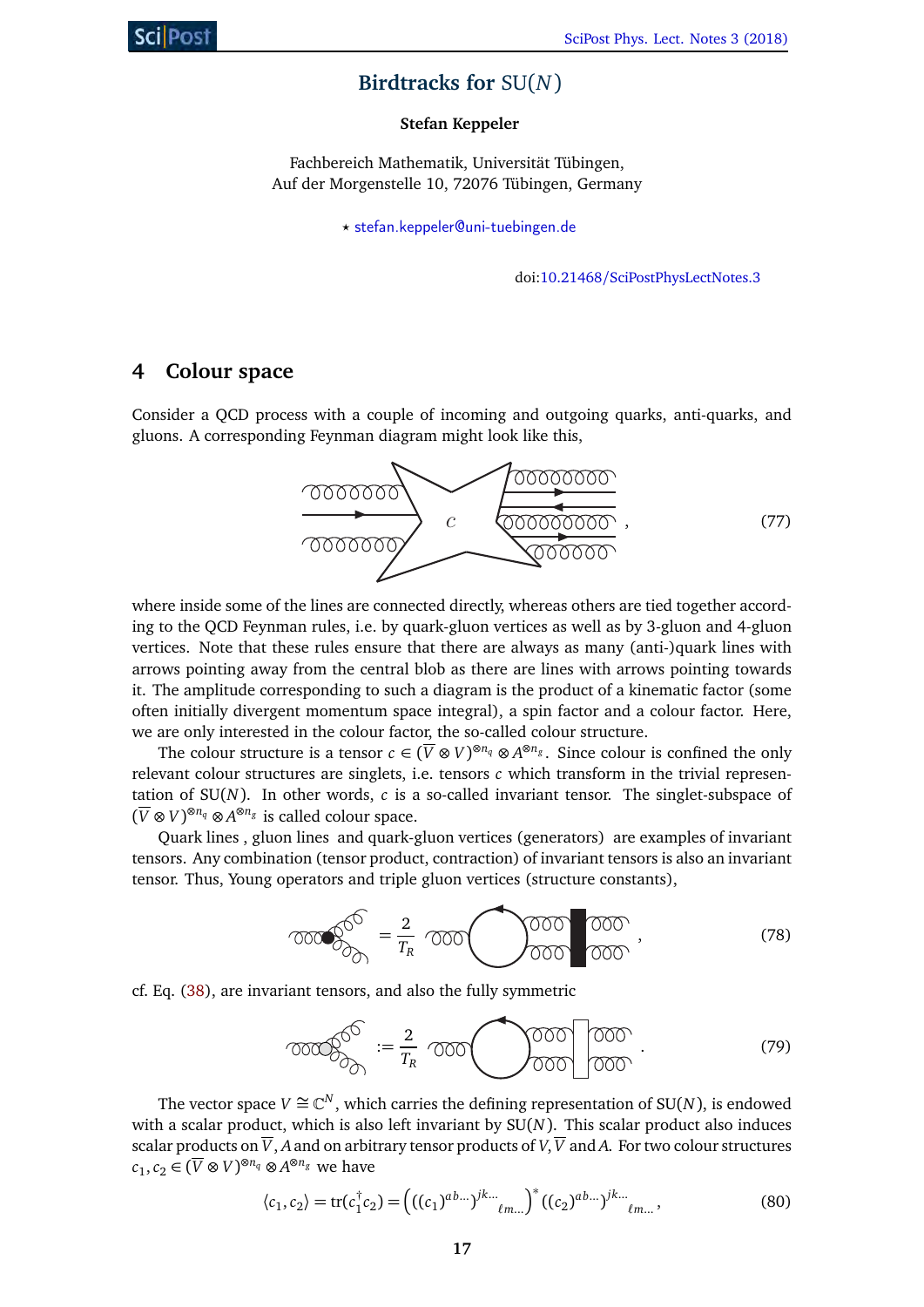where in birdtrack notation Hermitian conjugation corresponds to mirroring the diagram across a vertical line and reversing all arrows.

For calculations it is convenient to expand colour structures into a basis of colour space. The most popular bases in use are so-called trace bases (which in general are overcomplete, i.e. they are no proper bases but only spanning sets). In general, trace bases are not orthogonal. In the remainder of this section, after a brief review of trace bases, we will discuss the construction of minimal, orthogonal bases, so-called multiplet bases.

#### **4.1 Trace bases vs. multiplet bases**

### **Trace bases**

For diagrams with a given number of external (anti-)quark lines and gluon lines, the trace basis can be constructed as follows:

- Attach a quark-gluon vertex to each external gluon line.
- Then connect all external (anti-)quark lines to either external(anti-)quark lines or (anti-) quark lines from quark-gluon vertices.

Examples:

For  $\overline{V}$  ⊗ *V* ⊗ A<sup>⊗2</sup> we have to connect the (anti-)quark lines ending on the dashed box,



in all possible ways. The non-zero possibilities are



yielding



where we have omitted irrelevant prefactors. Note that in general the  $c_i$  are not mutually orthogonal, e.g.

$$
\langle c_1, c_2 \rangle = \text{tr}(c_1^\dagger c_2) = \text{OOOO} = T_R(N^2 - 1) = C_F N \,, \tag{84}
$$

see Eqs. (42) and (43).

For  $A^{\otimes 4}$ , connecting the (anti-)quark lines ending on the dashed box,

$$
\begin{array}{c}\n\begin{array}{c}\n\sqrt{1} & \sqrt{1} \\
\sqrt{1} & \sqrt{1} \\
\sqrt{1} & \sqrt{1} \\
\sqrt{1} & \sqrt{1} \\
\sqrt{1} & \sqrt{1} \\
\sqrt{1} & \sqrt{1} \\
\sqrt{1} & \sqrt{1} \\
\sqrt{1} & \sqrt{1} \\
\sqrt{1} & \sqrt{1} \\
\sqrt{1} & \sqrt{1} \\
\sqrt{1} & \sqrt{1} \\
\sqrt{1} & \sqrt{1} \\
\sqrt{1} & \sqrt{1} \\
\sqrt{1} & \sqrt{1} \\
\sqrt{1} & \sqrt{1} \\
\sqrt{1} & \sqrt{1} \\
\sqrt{1} & \sqrt{1} \\
\sqrt{1} & \sqrt{1} \\
\sqrt{1} & \sqrt{1} \\
\sqrt{1} & \sqrt{1} \\
\sqrt{1} & \sqrt{1} \\
\sqrt{1} & \sqrt{1} \\
\sqrt{1} & \sqrt{1} \\
\sqrt{1} & \sqrt{1} \\
\sqrt{1} & \sqrt{1} \\
\sqrt{1} & \sqrt{1} \\
\sqrt{1} & \sqrt{1} \\
\sqrt{1} & \sqrt{1} \\
\sqrt{1} & \sqrt{1} \\
\sqrt{1} & \sqrt{1} \\
\sqrt{1} & \sqrt{1} \\
\sqrt{1} & \sqrt{1} \\
\sqrt{1} & \sqrt{1} \\
\sqrt{1} & \sqrt{1} \\
\sqrt{1} & \sqrt{1} \\
\sqrt{1} & \sqrt{1} \\
\sqrt{1} & \sqrt{1} \\
\sqrt{1} & \sqrt{1} \\
\sqrt{1} & \sqrt{1} \\
\sqrt{1} & \sqrt{1} \\
\sqrt{1} & \sqrt{1} \\
\sqrt{1} & \sqrt{1} \\
\sqrt{1} & \sqrt{1} \\
\sqrt{1} & \sqrt{1} \\
\sqrt{1} & \sqrt{1} \\
\sqrt{1} & \sqrt{1} \\
\sqrt{1} & \sqrt{1} \\
\sqrt{1} & \sqrt{1} \\
\sqrt{1} & \sqrt{1} \\
\sqrt{1} & \sqrt{1} \\
\sqrt{1} & \sqrt{1} \\
\sqrt{1} & \sqrt{1} \\
\sqrt{1} & \sqrt{1} \\
\sqrt{1} & \sqrt{1} \\
\sqrt{1} & \sqrt{1} \\
\sqrt{1} & \sqrt{1} \\
\sqrt{1} & \sqrt{1} \\
\sqrt{1} & \sqrt{1} \\
\sqrt{1} & \sqrt{1} \\
\sqrt{1} & \sqrt{1} \\
\sqrt{1} & \sqrt{1} \\
\sqrt{1} & \sqrt{1} \\
$$